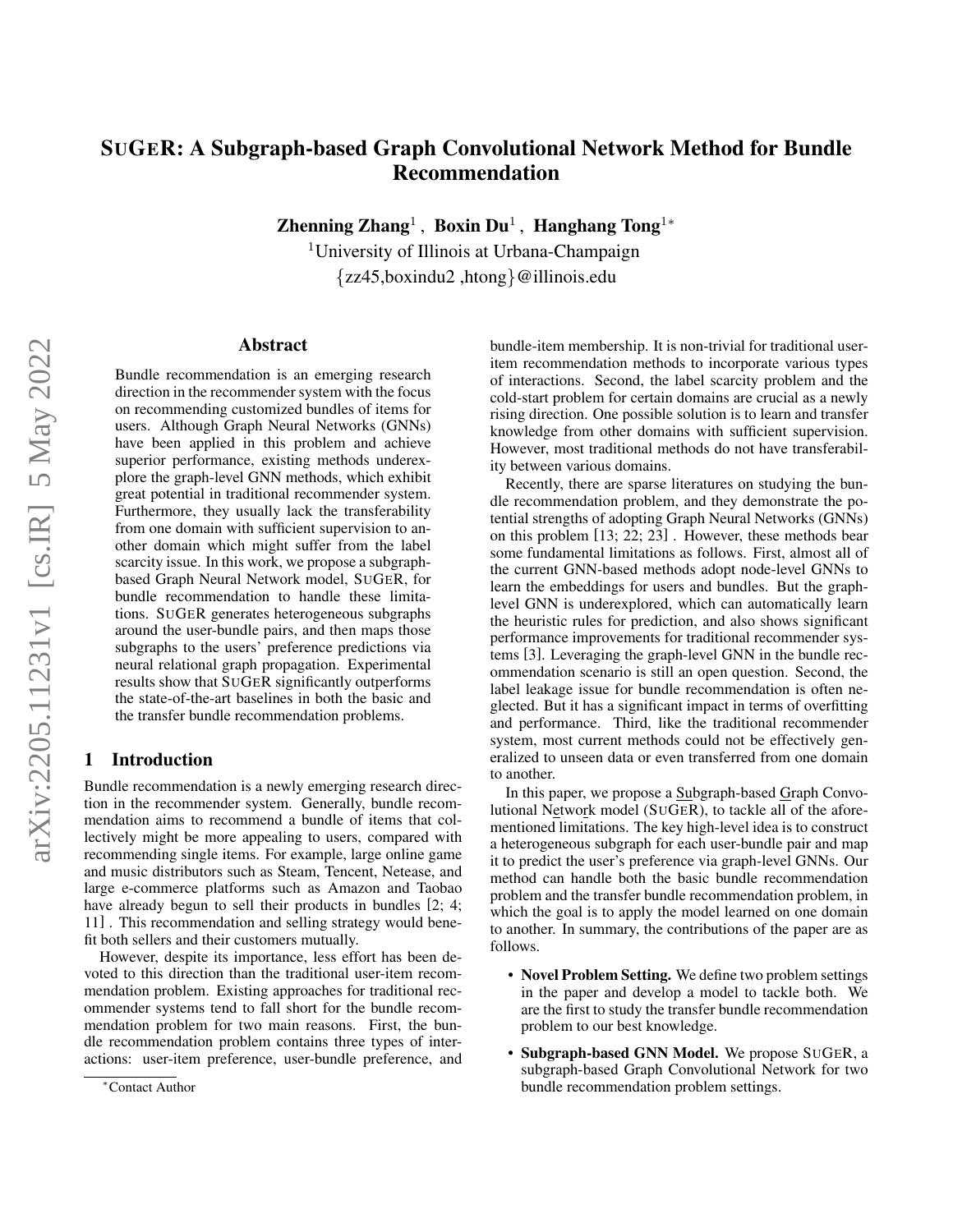• Empirical Evaluations. We conduct extensive empirical evaluations to demonstrate the effectiveness of SUGER, which significantly outperforms the current state-of-the-art by all metrics in both problem settings.

# 2 Problem Definition and Preliminaries

In this section, we start with the formal definition of the bundle recommendation problem, followed by the preliminaries of related recent works on GNN-based matrix completion.

## 2.1 Problem Definition

We use  $U, \mathcal{I}, \mathcal{B}$  to denote user set, item set and bundle set for training and test. Then, we use  $|\mathcal{U}|, |\mathcal{I}|, |\mathcal{B}|$  to denote the number of bundles, items and users. We define  $X, Y, Z$  as user-bundle, user-item, and bundle-item interaction matrices respectively (the left side of Figure [1\)](#page-2-0).  $X$  and  $Y$  represent users' bundle and item preference, and Z represents bundleitem membership. Taking **X** as an example.  $X(u, b) = 1$ if there exists observed interactions between user  $u$  and bundle b where  $u \in \mathcal{U}, b \in \mathcal{B}$ . Y and Z follow similar definitions. These three matrices then be split into training and test sets. Based on these fundamental symbol definitions, the basic bundle recommendation problem is defined as follows:

#### Problem 1 *Basic Bundle Recommendation:*

*Given: The user set* U*, item set* I *and bundle set* B *with their corresponding observed user-bundle, user-item, and bundle-item interaction matrices* X, Y, Z *for training.*

*Output: The predicted user-bundle preference score matrix*  $\mathbf{R} \in \mathbb{R}^{|\mathcal{U}| \times |\mathcal{B}|}$  for all unobserved user-bundle pairs.  $\mathbf{R}(u, b)$ *is a real number in* (0, 1) *indicating the probability of user* u *favors bundle* b*.*

Furthermore, we also study the problem of transfer bundle recommendation, where the goal is to learn a user-bundle encoder on the source domain and then apply the learned encoder on the target domain. The transfer bundle recommendation problem is formally defined as follows.

#### Problem 2 *Transfer Bundle Recommendation:*

*Given:* The user set  $U_s$ , item set  $\mathcal{I}_s$  and bundle set  $\mathcal{B}_s$ *with their corresponding observed user-bundle, user-item,* and bundle-item interaction matrices  $X_s, Y_s, Z_s$  for train*ing from the source domain. The user set*  $U_t$ *, item set*  $\mathcal{I}_t$  *and bundle set*  $B_t$  *with their corresponding observed user-bundle, user-item, and bundle-item interaction matrices*  $\mathbf{X}_t$ ,  $\mathbf{Y}_t$ ,  $\mathbf{Z}_t$ *for test from the target domain.*

*Output: The predicted user-bundle preference score matrix*  $\mathbf{R} \in \mathbb{R}^{|\mathcal{U}_t|\times |\mathcal{B}_t|}$  for all of the unobserved user-bundle pairs in *the target domain*  $\{U_t, \mathcal{I}_t, \mathcal{B}_t\}$ .  $\mathbf{R}(u, b) \in (0, 1)$  *indicating the probability of user*  $u \in \mathcal{U}_t$  *favors bundle*  $b \in \mathcal{B}_t$ *.* 

Note that the observed user-bundle pairs in the target domain are divided into training and test splits where there is no overlap. We only use training split as the observed pairs, and the test split is used for test.

#### 2.2 Preliminaries

In this subsection we briefly introduce a GNN-based inductive matrix completion model, namely IGMC [\[3\]](#page-6-6) since our SUGER model is inspired by IGMC.

IGMC chooses RGCN [\[14\]](#page-6-7) as the basic layer. The basic idea is two-fold. First, for a given rating, the model extracts an enclosing subgraph around the user-item pair and then uses the extracted subgraph for information propagation. Second, the extracted enclosing subgraph is mapped to a prediction score of the centered user-item pair based on a neural model, including a GNN layer.

The key of IGMC is to adopt the graph-level GNN and map the extracted enclosing subgraphs to the user-item scores, which can automatically learn suitable heuristics for the useritem recommendation. However, IGMC is not designed for the more complicated bundle recommendation scenario. Furthermore, it is still unknown how to adopt the graph-level GNN for the bundle recommendation problem. The first distinctive difference of the proposed SUGER is that it generates k-hop heterogeneous subgraph from the inputs of userbundle, user-item, and bundle-item interaction as model input. Secondly, in the bundle context, we consider the weight of bundles in the information propagation process, adding similarity factor and try to split RGCN into two-level propagation. We also consider the label leakage issue and propose a solution. Therefore, compared to IGMC, SUGER is a bundle-oriented recommendation model.

# <span id="page-1-0"></span>3 The Proposed Model

The overall model pipeline is shown in Figure [1.](#page-2-0) There are four main stages which are S1. Heterogeneous subgraph generation and feature initialization, S2. Relational graph neural propagation, S3. Information aggregation, and S4. Prediction. The main steps are summarized as follows. First, in S1, we construct the  $k$ -hop heterogeneous subgraphs for given user-bundle pairs from the training user-bundle, user-item interaction matrices, and training bundle-item membership matrix. Then we initialize the embeddings for the bundle, item, and user from category and feature information. Second, we adopt relational GNN layers on the extracted heterogeneous subgraphs, which can be seen as a two-level neural propagation process. The two levels of information propagation by SUGER model will capture the internal structure of the user's preference on items and bundles and also the influence of items on bundles. Third, we concatenate initial and intermediate embeddings of all relational GNN layers as information aggregation method and use MLP with Sigmoid function as prediction output. This section also illustrates the label leakage issue and its impact on the bundle recommendation problem.

## <span id="page-1-1"></span>3.1 Heterogeneous subgraph generation and feature initialization

To adopt the graph-level GNN model, there are several methods for graph construction, such as hypergraph, homogeneous graph, and heterogeneous graph. Here, we use heterogeneous graph for the subgraph construction for userbundle pairs. Compared to homogeneous graph, heterogeneous graph could model different levels of information propagations between different categories of nodes and edges.

The heterogeneous subgraph we construct is an directed graph  $\mathcal{G}_s = \{V, \mathcal{E}\}\$ . For each user-bundle pair, we generate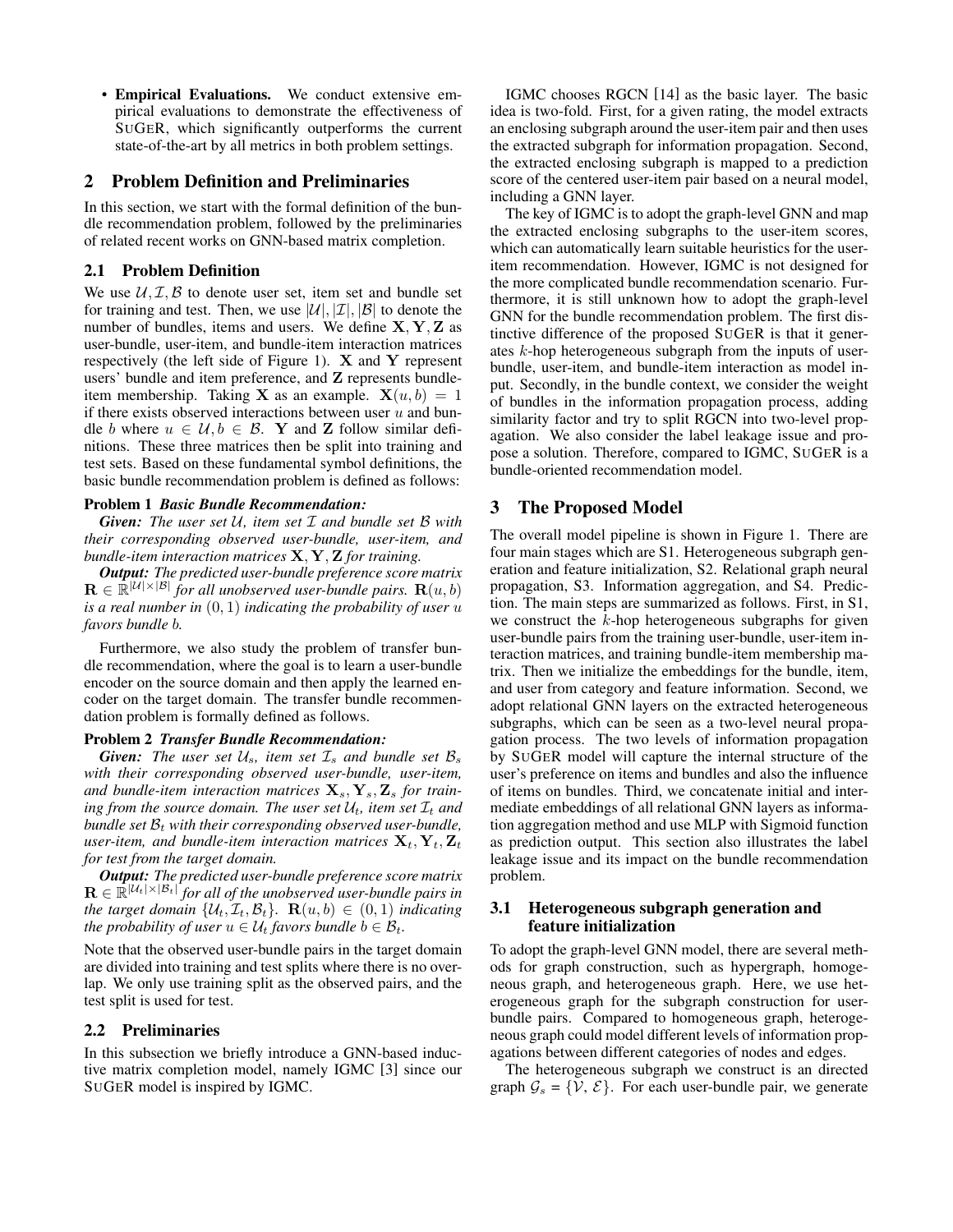<span id="page-2-0"></span>

Figure 1: The overall pipeline of SUGER model. The whole procedure could be separated into 4 stages. Here we use the centered user-bundle pair  $(u_1, b_1)$  as an example, and we only show 1-hop heterogeneous subgraph. The concrete illustration is presented in Section [3.](#page-1-0)

one k-hop heterogeneous subgraph. We divide nodes  $v \in$  $V$  into several types. For the centered user-bundle pair in a subgraph, we mark centered user as 0 and centered bundle as 1. Then, we assign several types for the non-centered user, bundle and item. For bundle, user and item in hop  $k_i$ , we assign categorical attributes  $3k_i - 1$ ,  $3k_i$ ,  $3k_i + 1$  to them. The reason of categorizing nodes in this way is that for different hops the nodes have different influence on the centered u-b pair, so we assign different types for users, items and bundles in each hop k. For instance, when  $k = 1$ , there are five types of nodes in total.

For edges, we model edges  $e \in \mathcal{E}$  into six categories: user→bundle and bundle→user (if  $X(u, b) = 1$ ), user→item and item→user (if  $\mathbf{Y}(u, i) = 1$ ), bundle→item and item→bundle (if  $\mathbf{Z}(b, i) = 1$ ). In the directed heterogeneous graph, edges related to user have different semantics from bundle-item affiliation edges and we hope the parameters for user propagation are different from bundle propagation.

Based on the above directed graph, we denote matrices of bundle embeddings, item embeddings and user embeddings respectively as  $\mathbf{S} \in \mathbb{R}^{|\mathcal{B}| \times d}, \mathbf{D} \in \mathbb{R}^{|\mathcal{I}| \times d}, \mathbf{F} \in \mathbb{R}^{|\mathcal{U}| \times d}.$ Here  $d$  is the dimension of embeddings. Note that different from previous bundle recommendation works, the user embeddings may differ when we consider different user-bundle pairs since each heterogeneous subgraph could have a different embedding for the centered user and the bundle embeddings.

$$
\mathbf{e}_b = \mathbf{S}^{\scriptscriptstyle \sf T} \mathbf{v}_b, \mathbf{e}_i = \mathbf{D}^{\scriptscriptstyle \sf T} \mathbf{v}_i, \mathbf{e}_u = \mathbf{F}^{\scriptscriptstyle \sf T} \mathbf{v}_u,
$$

where  $\mathbf{v}_b \in \mathbb{R}^{|\mathcal{B}| \times 1}, \mathbf{v}_i \in \mathbb{R}^{|\mathcal{I}| \times 1}, \mathbf{v}_u \in \mathbb{R}^{|\mathcal{U}| \times 1}$ , representing the one-hot encoding for bundles, items and users. In the training process, the embedding matrices  $S, D, F$  will be updated iteratively.

For the embedding initialization, we fuse type and feature to generate initial embeddings. We use one-hot encoding for node types to obtain the first vector. We randomly generate Gaussian distribution feature vector for another half of the initial embedding. The reason for using Gaussian distribution here is similar to the idea of free embeddings from [\[21\]](#page-6-8), which could serve as a regularization for the embedding learning. Finally, we concatenate these two vectors to form an initial embedding for every node.

One crucial characteristic of SUGER is its transfer learning ability. There are two main reasons which are closely related to the subgraph generation and feature initialization. First, by using heterogeneous subgraph as input, SUGER tries to learn a subgraph encoder to map the user-bundle centered subgraph into embedding space. Some similar graph structures might be shared by the data from different domains, which our subgraph encoder could capture. Such graph structures are closely correlated with users' buying habits which is independent of dataset domains. Furthermore, our subgraph encoder focuses on the local graph pattern near a user or a bundle, while existing methods (e.g., BGCN [\[23\]](#page-6-5)) focus on learning a global embedding of users/bundles when predicting a particular user-bundle preference. For the transfer learning problem, it might not be reasonable for encoders to learn the whole graph pattern dependent on the dataset domain. Second, no side information such as users' ages and genders is used during initialization, because the model intends to learn domain-independent features.

# 3.2 Relational graph neural propagation

In this section, we introduce the structure of our SUGER model and elaborate on the details of information propagation. The basic layer component in our GNN model is RGCN layer [\[14\]](#page-6-7), which is developed specifically to deal with the highly multi-relational data characteristic of realistic knowledge bases and heterogeneous graph operations. The propagation model is as follows:

$$
\mathbf{e}_{i}^{(l+1)} = \sigma \left( \sum_{r \in \mathcal{P}} \sum_{j \in \mathcal{N}_{i}^{r}} \frac{1}{c_{i,r}} \mathbf{W}_{r}^{(l)} \mathbf{e}_{j}^{(l)} + \mathbf{W}_{0}^{(l)} \mathbf{e}_{i}^{(l)} \right) \quad (1)
$$

where  $P$  is the node type set and  $\mathcal{N}_i^r$  is the r type neighbor of node *i*, and  $\mathbf{W}_r^{(l)}$  is the weight matrix for type *r* at layer l.  $c_{i,r}$  is a problem-specific regularization factor, we use the number of neighbors  $|\mathcal{N}_r(i)|$  in SUGER context to regularize the influence by each type since we do not want the number of nodes strongly affects the propagation process.

We illustrate the information propagation path and why it is suitable for the bundle recommendation from two perspectives.

Firstly, let us discuss information propagation from the bundle's perspective. Intuitively, items in a bundle have cer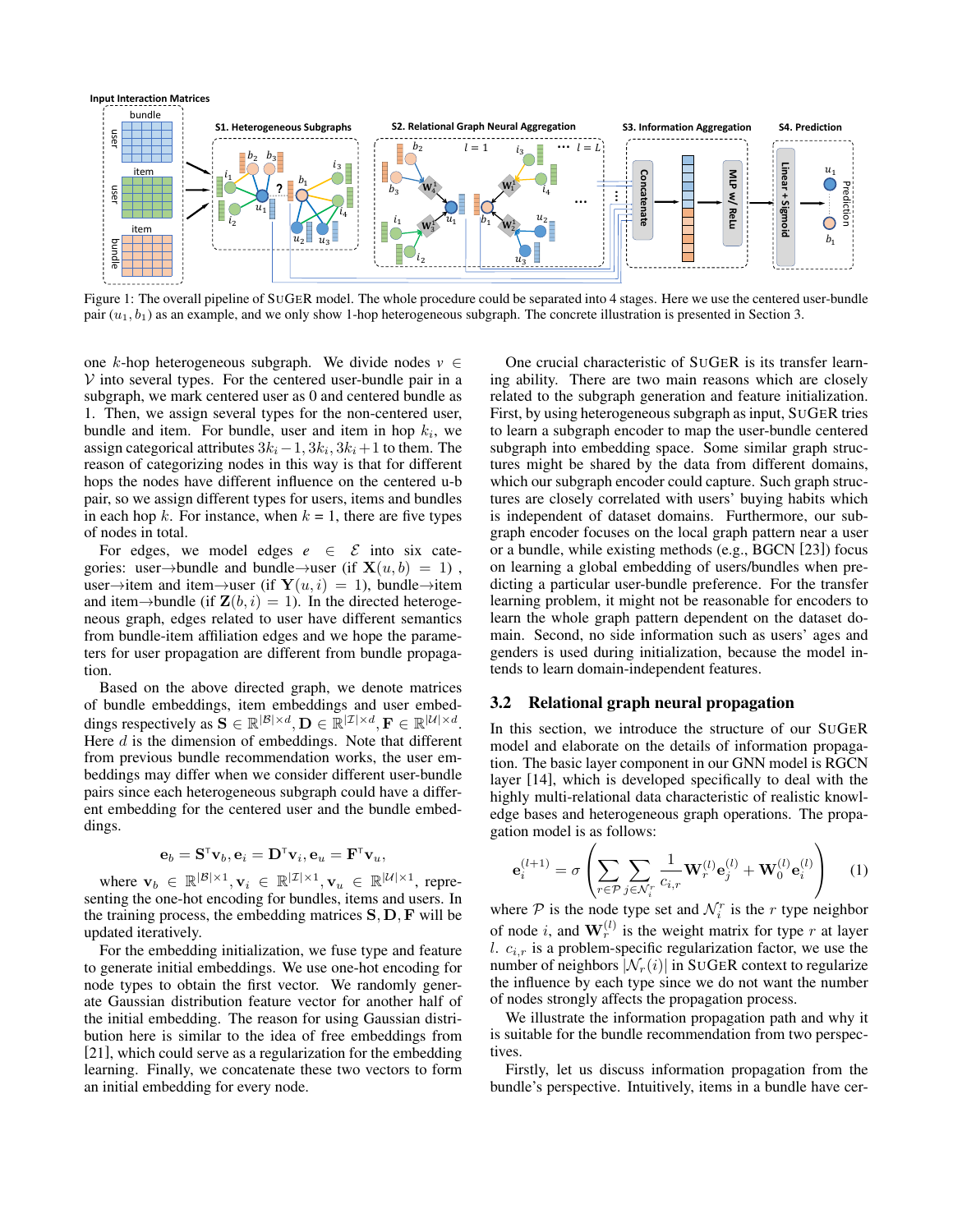tain connections with each other. For example, it is less likely for a game shop to combine a game DVD with a toilet seat to form a bundle. Furthermore, the customers who buy bundles could influence bundles' semantics. SUGER provides a weight matrix to capture this internal relationship between user and bundle. As a result, for bundles, there are two levels of propagation  $(i \rightarrow b, u \rightarrow b)$  as follows:

<span id="page-3-0"></span>
$$
\mathbf{e}_{b,1}^{(\ell+1)} = \frac{1}{|\mathcal{N}_{i,b}|} \sigma \left( \mathbf{W}_{1}^{(\ell)} \left( \mathbf{e}_{b}^{(\ell)} + \tau \left( \{ \mathbf{e}_{i}^{(\ell)} \mid i \in \mathcal{N}_{i,b} \} \right) \right) + \mathbf{c}_{1}^{(\ell)} \right)
$$

$$
\mathbf{e}_{b,2}^{(\ell+1)} = \frac{1}{|\mathcal{N}_{u,b}|} \sigma \left( \mathbf{W}_{2}^{(\ell)} \left( \mathbf{e}_{u}^{(\ell)} + \tau \left( \{ \mathbf{e}_{u}^{(\ell)} \mid u \in \mathcal{N}_{u,b} \} \right) \right) + \mathbf{c}_{2}^{(\ell)} \right)
$$

Here,  $\mathbf{e}_{h\,1}^{(\ell+1)}$  $_{b,1}^{(\ell+1)}$  and  $\mathbf{e}_{b,2}^{(\ell+1)}$  $\binom{k+1}{b,2}$  are the two parts of bundle embeddings in the  $(\ell + 1)$ th layer, and  $W_1^{(\ell)}$ ,  $W_2^{(\ell)}$ , are the two updating weight matrices based on edge type in heterogeneous graph. The reason why there are two parts is we want to gather information from user and item nodes to refine bundle embeddings.  $\tau(\cdot)$  is the aggregation function, here we simply choose sum and  $\sigma(\cdot)$  is *LeakyRelu* activation function. After activation, we regularize them based on neighbor number.

Secondly, we consider the user's perspective. The bundle can be regarded as several organized items to be sold to the user, so the user's preference towards one bundle will be influenced by items in bundle. For centered and non-centered bundle nodes, the information will be gathered and aggregated from the connected user and item. A bundle is comprised of several items (they have their information propagation channels), and user's decision on a bundle will not only be affected by item itself but also by the power when items appear as a set. For instance, one user may not like chocolate and tea individually, but when they appear together, user will buy them since tea can counteract the sweetness of chocolate. Another critical factor is that by comparing the containing items of two bundles, we can roughly get the similarity between them. The propagation layer will generate similar embedding in the characteristic space of two very identical bundles to recommend similar bundles to a user. To let SUGER learn the semantic of item combination and similarity information between bundles, we have the following two equations:

$$
\mathbf{e}_{u,1}^{(\ell+1)} = \frac{1}{|\mathcal{N}_{i,u}|} \sigma \left( \mathbf{W}_{3}^{(\ell)} \left( \mathbf{e}_{u}^{(\ell)} + \tau \left( \{ \mathbf{e}_{i}^{(\ell)} \mid i \in \mathcal{N}_{i,u} \} \right) \right) + \mathbf{c}_{3}^{(\ell)} \right)
$$

$$
\mathbf{e}_{u,2}^{(\ell+1)} = \frac{1}{|\mathcal{N}_{b,u}|} \sigma \left( \mathbf{W}_{4}^{(\ell)} \left( \mathbf{e}_{u}^{(\ell)} + \tau \left( \{ \delta_b \mathbf{e}_{b}^{(\ell)} \mid b \in \mathcal{N}_{b,u} \} \right) \right) + \mathbf{c}_{4}^{(\ell)} \right)
$$

Here  $e_{u,1}^{(\ell+1)}$  and  $e_{u,2}^{(\ell+1)}$  are two parts of user embedding in the  $(\ell + 1)$ th layer, and  $\mathbf{W}_{3}^{(\ell)}$ ,  $\mathbf{W}_{4}^{(\ell)}$ , are the two updating weight matrices for item→user and bundle→user edges.  $\tau(\cdot)$ is the aggregation function, and here we still choose sum.  $\sigma(\cdot)$ is *LeakyRelu* activation function. One thing different from bundle's perspective is we apply factor  $\delta_b = 1 + \eta_b$  to involve the extra weights between bundles based on similarity during propagation. Among all bundles there is one bundle  $e_t$  that best reflects user's preference. We try to find  $e_t$  and give it more weight. Before the  $(\ell + 1)$ th iteration, we concatenate  $\mathbf{e}_h^{(\ell)}$  $\mathbf{b}_{b}^{(\ell)}$  to itself for five times to get  $\mathbf{e}_{bf}^{(\ell)}$  for every bundle b in

subgraph. We do the same to  $\mathbf{e}_u^{(\ell)}$  to get  $\mathbf{e}_{uf}^{(\ell)}$ .  $\mathbf{e}_{bf}^{(\ell)}$  and  $\mathbf{e}_{uf}^{(\ell)}$  are similar to  $e_b$  and  $e_u$  in Equation [2.](#page-3-0) Then we do as Equation [3](#page-3-1) and [4](#page-3-2) to get a rate r. We select the bundle  $b_t$  with largest r as base. For every other bundle b we compute a factor  $\eta_b$  =  $|\mathcal{I}_b \cap \mathcal{I}_{b_t}| / |\mathcal{I}_{b_t}|$ , where  $\mathcal{I}_b$  is the item set for bundle b.

## <span id="page-3-3"></span>3.3 Information Aggregation and Prediction

After obtaining  $e_{u,1}^{(\ell+1)}$ ,  $e_{u,2}^{(\ell+1)}$ ,  $e_{b,1}^{(\ell+1)}$  $\mathbf{e}_{b,1}^{(\ell+1)}$  and  $\mathbf{e}_{b,2}^{(\ell+1)}$  $b, 2<sup>(\ell+1)</sup>$ , we firstly average them to get  $e_u^{(\ell+1)}$  and  $e_b^{(\ell+1)}$  $b_{b}^{(\ell+1)}$ . In real implementation, we have in total  $L = 4$  layers of information propagation and could get five stages of embeddings. To utilize the whole information we use aggregation function to synthesize all the intermediate embeddings. Here we adopt concatenation as aggregation function:

$$
\mathbf{e}_{u} = [\mathbf{e}_{u}^{0} || \mathbf{e}_{u}^{1} || \mathbf{e}_{u}^{2} || \mathbf{e}_{u}^{3} || \mathbf{e}_{u}^{4}]
$$
  
\n
$$
\mathbf{e}_{b} = [\mathbf{e}_{b}^{0} || \mathbf{e}_{b}^{1} || \mathbf{e}_{b}^{2} || \mathbf{e}_{b}^{3} || \mathbf{e}_{b}^{4}]
$$
 (2)

$$
\mathbf{e}_{sub} = [\mathbf{e}_u || \mathbf{e}_b] \tag{3}
$$

<span id="page-3-1"></span> $e_{sub}$  is the graph-level embedding indicating the correlation between target user *u* and target bundle *b*. This embedding contains information about the user's preference on this bundle. Then as shown in Figure [1,](#page-2-0) we use two linear layers to get the final prediction between 0 and 1. For the first layer, we choose *Relu* as the activation function and then use a *Sigmoid* after the second linear layer to ensure the preference score is between 0 and 1. The procedure is as follows:

$$
\mathbf{r} = \text{Sigmoid}(\mathbf{W}_{mlp2} \cdot \text{Relu}(\mathbf{W}_{mlp1} \mathbf{e}_{sub})) \tag{4}
$$

#### <span id="page-3-2"></span>3.4 Label Leakage Issue

As proposed by [\[15\]](#page-6-9) and [\[4\]](#page-6-1), label leakage is a common but implicit issue on GNN models. Label leakage issue happens when predicting links by aggregating information from nearby nodes and the target link is also included in the aggregating function. In this case, the mapping learned by model will have a self-mapping problem. Specifically, if we try to predict an edge *q* between target bundle *b* and target user *u*, then in every iteration bundle *b* aggregates information from *u* and user *u* also aggregates information from *b*. Therefore, the model tends to learn a self mapping  $f_{\theta}(q, \ldots) = q$  [\[4\]](#page-6-1). This is not an ideal mapping function, since the information of target bundle *b* and target user *u* are lost as their embeddings are smoothed by each other, and the model tends to become overfitting.

In our SUGER model, this problem is even more critical since the core of SUGER is to use user-bundle centered subgraph to predict the center edge. Although we apply different weight matrices for user  $\rightarrow$  bundle and bundle  $\rightarrow$  user, this could not solve the problem thoroughly.

The key solution to this label leakage issue is to ensure the edge we predict is not involved in the information propagation process. To achieve this, we delete edges between centered user and bundle when training the model to cut off such self-mapping loops and to ensure the information is not propagated between centered bundle *b* and centered user *u* when the model learns how to predict the edge  $q = (b, u)$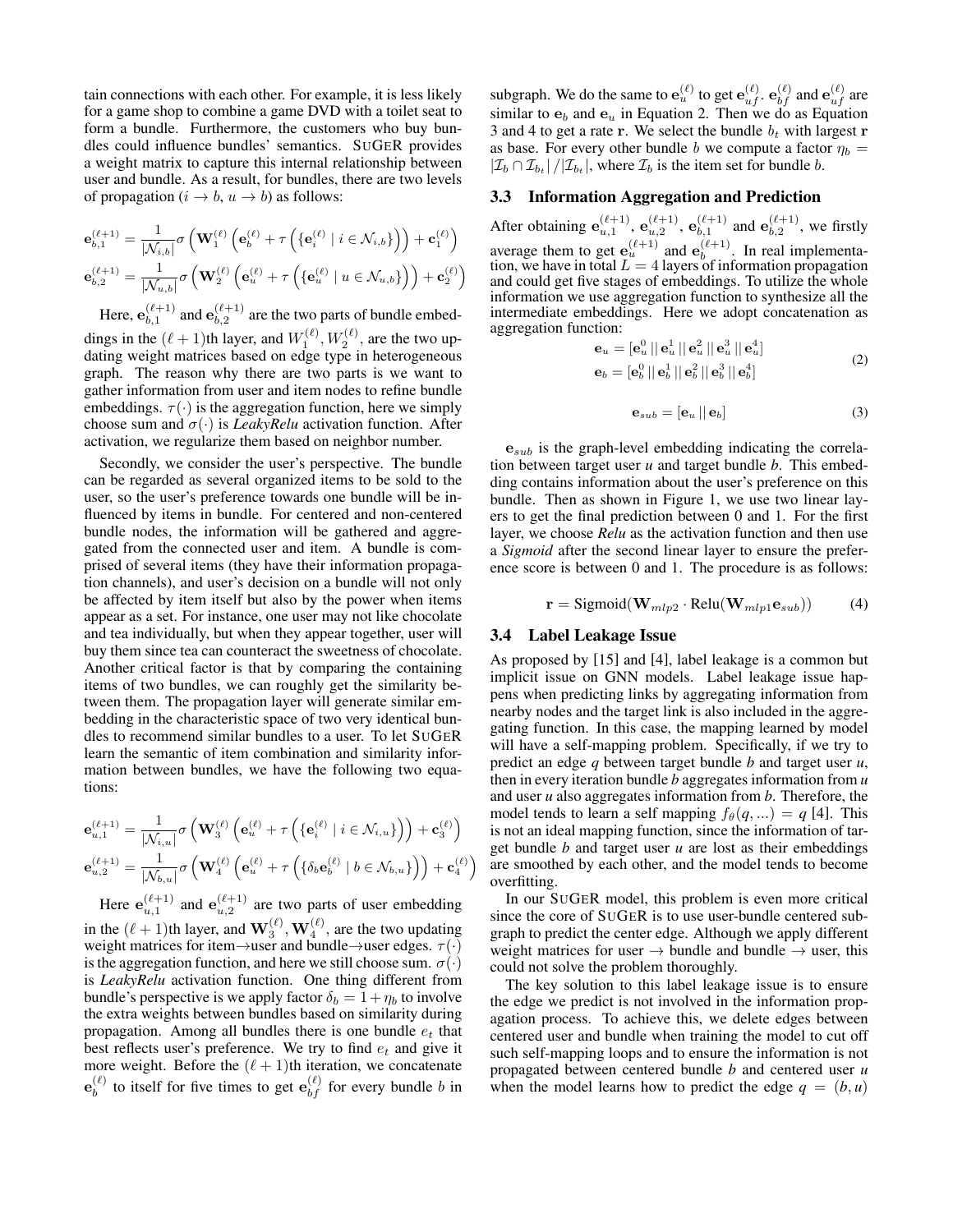Table 1: Statistics of two datasets

<span id="page-4-0"></span>

| Dataset | User  | <b>Bundle</b> | Item   | $U-B$  | $II-I$  |
|---------|-------|---------------|--------|--------|---------|
| Youshu  | 8039  | 4771          | 32770  | 51377  | 138515  |
| Netease | 18528 | 22684         | 123628 | 302303 | 1128065 |

itself. Compared to the dropout layer solution, it is safer than randomly dropping some edges since deletion can ensure the label leakage issue does not happen between target user and bundle. Another disadvantage of randomly dropping is that it might negatively change graph structure. For example, as Table [1](#page-4-0) suggests, the datasets of Netease and Youshu are sparse. The generated subgraphs are usually not dense, so such a dropout layer could easily change the graph structure.

#### 3.5 Transfer Bundle Recommendation

One important contribution of this paper is that our model outperforms other bundle recommendation models in the transfer learning context as shown in table [3.](#page-5-0) We train the model on one dataset and then use testset from another dataset which is unseen by the model during training stage. The performance is still acceptable compared to the previous model like BGCN [\[13\]](#page-6-3). As mentioned above, SUGERwill generate k-hop subgraph to learn the local graph pattern of a pair of bundle and user. There is no side information like user's personal info is used during the initialization stage. We hope this model could learn something about user's internal purchase logic which is independent of the platform. For example, if you are more likely to buy a bundle with only one familiar element then this pattern will appear in all online shopping platforms you visit. In the graph context, all such locally centered subgraphs will have one edge with high probability and other edges with relatively low probability during predicion.

# 4 Experiments

In this section, we conduct experiments to verify the effectiveness and transferability of SUGER model.

## 4.1 Experimental Setting and Dataset Statistics

Dataset Statistics. The datasets we use in this paper are Netease and Youshu, and the statistics can be found in Table [1.](#page-4-0) Netease dataset contains the music bundle data and purchase record from Netease Inc and is collected by [\[17\]](#page-6-10). Youshu is a famous chinese book review website, and the dataset contains book bundles and user ratings. The dataset is collected by [\[11\]](#page-6-2). From Table [1](#page-4-0) we can see Netease is larger and sparser than Youshu.

Baselines. We use four baselines for the overall performance comparison experiment, they are GCN-BG [\[18\]](#page-6-11), NGCF-BG [\[19\]](#page-6-12), DAM [\[11\]](#page-6-2) and BGCN [\[13\]](#page-6-3). For GCN [\[18\]](#page-6-11) and NGCF [\[19\]](#page-6-12), both of them have two kinds (Bipartite-Graph and Tripartite-Graph ) of implementations and we choose BG in our experiments by using user-bundle bipartite graph to train and test the performance. For these four baselines, GCN-BG [\[18\]](#page-6-11) and NGCF-BG [\[19\]](#page-6-12) are GNN models for traditional recommendation tasks, and are not designed specifically for bundle recommendation. DAM [\[11\]](#page-6-2) and BGCN [\[13\]](#page-6-3) are newly published bundle-oriented GNN models for recommendation.

Metric. We use two widely used metrics *Recall@K* [\[19\]](#page-6-12) and *NDCG@K* [\[20\]](#page-6-13) to test the performance of all experiments. *Recall@K* measures the ratio of real positive bundles in top-K bundles. *NDCG@K* takes the rank position into consideration and gives higher scores to the real positive bundle at a higher rank in the top- $K$  list.

Experimental Setting. For all experiments, we first split Youshu and Netease datasets into training and test sets. We split the positive user-bundle interactions into two parts for training and test, so during training, the model cannot use the positive u-b pair from the test split. For both of them, roughly about 60% of the user-bundle interactions are in the training set. We use random negative sampling for training, and the positive-negative ratio is one, so the number of triplets is the same as the number of positive samples in the training set.

During training stage, we use Adam optimizer with learning rate  $3e - 5$  and weight decay  $2e - 7$ . For the regularization factor in our BPR loss function, we search in the range  ${1e-1, 1e-2, 1e-3, 1e-4, 1e-5, 1e-6, 1e-7}$  and choose  $1e - 5$ .

# 4.2 Overall Performance Comparison

We do experiments on Youshu and Netease datasets with four baselines as listed above. We use *Recall@K* and *NDCG@K* as metrics, and choose three different *K* among 20,40 and 80 which are the same as [\[13\]](#page-6-3). The overall performance is recorded in Table [2.](#page-5-1)

For the result, we have a brief analysis. First, SUGER model outperforms all the baselines with a large improvement when using *Recall@K* and *NDCG@K* as the metrics. We can see that SUGER could get an average of 45% improvement on Youshu and an average of 79% improvement on Netease compared to the state-of-the-art model BGCN[\[13\]](#page-6-3). That proves the effectiveness of our user-bundle centered subgraph-based GNN model.

#### 4.3 Transfer Bundle Recommendation Experiment

We first train two models on the training sets of Youshu and Netease, then conducting test on the test sets of Youshu using Netease's model and test on the test set of Netease using Youshu's model. We adopt the same setting on **BGCN**[\[13\]](#page-6-3) and NGCF[\[19\]](#page-6-12). The result is shown in Table [3.](#page-5-0) We can observe that SUGER has the best transfer performance compared to two baselines. Another observation is that the performance of the transfer setting still decreases compared with the performance in Table [2.](#page-5-1) This experimental results follows our intuition that the subgraph-based bundle recommendation model we propose has strong transferability, which is elaborated in Section [3.1.](#page-1-1) The result shows that the model is able to learn the internal purchasing logic, which is not platformdependent. As a result, the heterogeneous subgraph we generate could contain some platform-independent semantics. 4.4 Ablation and Hyperparameter Study

We do ablation experiments on the label leakage issue, number of convolution layers, usage of subgraph and effectiveness of transfer model. The result is shown in Table [4,](#page-5-2) and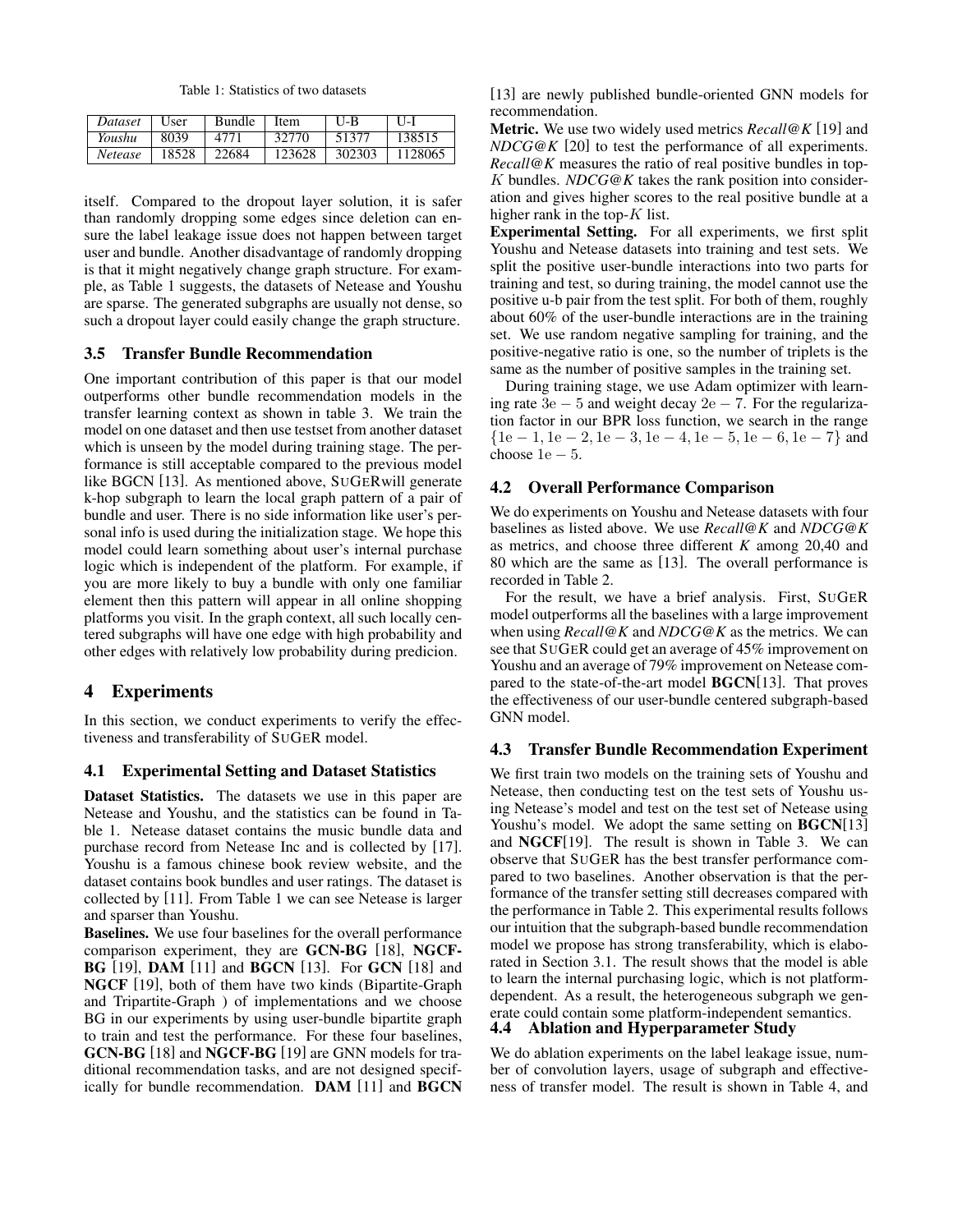<span id="page-5-1"></span>

| Model        |           | Youshu    |           |         |         |           |           |           | <b>Netease</b> |         |         |         |  |  |  |
|--------------|-----------|-----------|-----------|---------|---------|-----------|-----------|-----------|----------------|---------|---------|---------|--|--|--|
|              | Recall@20 | Recall@40 | Recall@80 | NDCG@20 | NDCG@40 | NDCG@80   | Recall@20 | Recall@40 | Recall@80      | NDCG@20 | NDCG@40 | NDCG@80 |  |  |  |
| $NGCF-BG$    | 0.1343    | 0.2076    | 0.2447    | 0.0618  | 0.0925  | 0.1420    | 0.0551    | 0.0927    | 0.1356         | 0.0265  | 0.0464  | 0.0768  |  |  |  |
| $GCN-BG$     | 0.1431    | 0.2191    | 0.2432    | 0.0739  | 0.1137  | 0.1652    | 0.0567    | 0.0982    | 0.1439         | 0.0292  | 0.0501  | 0.0799  |  |  |  |
| <b>DAM</b>   | 0.1670    | 0.2086    | 0.2918    | 0.0757  | 0.0939  | 0.1532    | 0.0747    | 0.1290    | 0.1695         | 0.0351  | 0.0593  | 0.0840  |  |  |  |
| <b>BGCN</b>  | 0.2531    | 0.3674    | 0.4755    | 0.1623  | 0.1858  | 0.2432    | 0.1494    | 0.1825    | 0.2421         | 0.0786  | 0.1069  | 0.1428  |  |  |  |
| <b>SUGER</b> | 0.3529    | 0.5438    | 0.6682    | 0.2041  | 0.2961  | 0.3960    | 0.2835    | 0.3539    | 0.4301         | 0.1361  | 0.1894  | 0.2359  |  |  |  |
| %Improv.     | 39.43%    | 48.01%    | 40.53%    | 25.75%  | 59.36%  | 62.83 $%$ | 89.76%    | 93.92%    | 77.65%         | 73.16%  | 77.17%  | 65.20%  |  |  |  |

Table 2: Performance compared with four baselines on two widely-used datasets

|  |  |  | Table 3: Transfer Bundle Recommendation Experiment |  |  |
|--|--|--|----------------------------------------------------|--|--|
|--|--|--|----------------------------------------------------|--|--|

<span id="page-5-0"></span>

| Model        | Youshu    |           |           |         |         |         |           | <b>Netease</b> |                  |         |         |         |  |  |
|--------------|-----------|-----------|-----------|---------|---------|---------|-----------|----------------|------------------|---------|---------|---------|--|--|
|              | Recall@20 | Recall@40 | Recall@80 | NDCG@20 | NDCG@40 | NDCG@80 | Recall@20 | Recall@40      | <b>Recall@80</b> | NDCG@20 | NDCG@40 | NDCG@80 |  |  |
| $GCN-BG$     | 0.0611    | 0.0925    | 0.1233    | 0.0305  | 0.0474  | 0.0735  | 0.0244    | 0.0415         | 0.0639           | 0.0121  | 0.0207  | 0.0348  |  |  |
| <b>BGCN</b>  | 0.1801    | 0.2809    | 0.3476    | 0.1354  | 0.1419  | 0.1876  | 0.1061    | 0.1496         | 0.1819           | 0.0559  | 0.0848  | 0.1014  |  |  |
| <b>SUGER</b> | 0.3107    | 0.3926    | 0.4255    | 0.1537  | 0.1725  | 0.1801  | 0.0955    | 0.1706         | 0.2302           | 0.0408  | 0.0850  | 0.1374  |  |  |

<span id="page-5-3"></span>

Figure 2: Result of Layer test on two datasets

Figure [2.](#page-5-3) *Base-transfer* means we train a model using transfer setting as mentioned in the previous section . *No subgraph* means we do not generate k-hop heterogeneous user-bundle subgraph as input but only initialize embeddings for training and test sets. *Leakage* means we do not delete target edges when training. *No subgraph-transfer* and *Leakage-transfer* are the same as *No subgraph* and *Leakage* while using transfer setting for training and test. We can see the label leakage issue will largely affect the performance since the model will have self-mapping issue as illustrated in Section [3.3.](#page-3-3) Another observation is that subgraph input is important since the model cannot capture structure information without it, resulting in low performance. We further conduct a experiment to evaluate the impact of the number of layers for GNN aggregation. The result is shown in Figure [2.](#page-5-3) We could see that 4-layer model has the best result, and the performance starts to drop with larger number of layers.

# 5 Related work

Bundle Recommendation. Bundle recommendation is different from traditional user-item recommendation, so the classic model like "Two-Tower model" [\[10\]](#page-6-14) could not be applied directly to solve the problem. The research about bundle recommendation is not thorough and still in the initial stage even the concept of "bundle" is becoming more popular among e-commerce and game companies. Some GNN based traditional recommendation models could also be applied in bundle context such as GCN [\[18\]](#page-6-11), and NGCF [\[19\]](#page-6-12). These models focus on extracting information from the homogeneous bipartite graph but it cannot achieve high performance on bundle context. Another type of model is bundleoriented, like DAM [\[11\]](#page-6-2) and BGCN [\[13\]](#page-6-3) where the latter is the state-of-the-art model.

# 6 Conclusion

In this paper, we propose a subgraph-based GNN model to handle both the basic bundle recommendation and transfer bundle recommendation problem. The model uses three interaction matrices as input to generate *k*-hop heterogeneous user-bundle centered subgraph to learn the embeddings for target bundles and users. The model has strong transferability when facing unseen domains. We also propose a solution for the implicit label leakage issue in our model to avoid the self-mapping problem. Extensive experiments demonstrate the significant improvement of the effectiveness and transferability of our model over all the baseline models.

Table 4: Ablation Experiment

<span id="page-5-2"></span>

| <b>Variant</b>       |           |           |                  | Youshu  |         | <b>Netease</b> |           |           |           |         |         |         |
|----------------------|-----------|-----------|------------------|---------|---------|----------------|-----------|-----------|-----------|---------|---------|---------|
|                      | Recall@20 | Recall@40 | <b>Recall@80</b> | NDCG@20 | NDCG@40 | NDCG@80        | Recall@20 | Recall@40 | Recall@80 | NDCG@20 | NDCG@40 | NDCG@80 |
| Base-transfer        | 0.3107    | 0.3926    | 0.4255           | 0.1537  | 0.1725  | 0.1801         | 0.0955    | 0.1706    | 0.2302    | 0.0408  | 0.0850  | 0.1374  |
| No subgraph-transfer | 0.0303    | 0.0348    | 0.0472           | 0.0149  | 0.0170  | 0.0204         | 0.0271    | 0.0369    | 0.0457    | 0.0112  | 0.0166  | 0.0217  |
| Leakage-transfer     | 0.0714    | 0.1049    | 0.1725           | 0.0301  | 0.0522  | 0.0913         | 0.0593    | 0.1104    | 0.1349    | 0.0312  | 0.0530  | 0.0645  |
| No subgraph          | 0.0301    | 0.0353    | 0.0469           | 0.0141  | 0.0176  | 0.0218         | 0.0315    | 0.0349    | 0.0392    | 0.0157  | 0.0173  | 0.0195  |
| Leakage              | 0.1301    | 0.2041    | 0.2886           | 0.0637  | 0.0912  | 0.1475         | 0.0692    | 0.1345    | 0.1688    | 0.0349  | 0.0621  | 0.0837  |